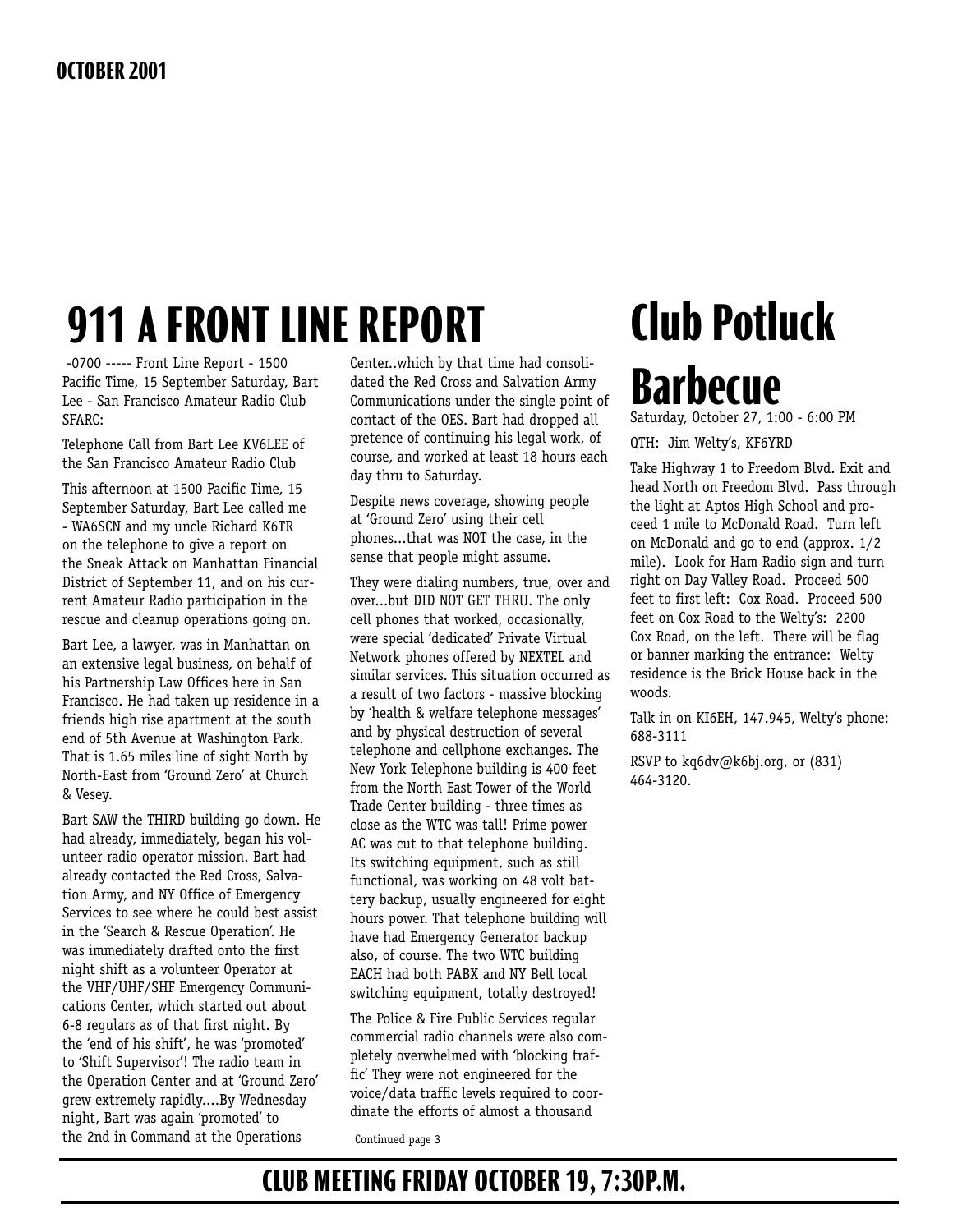## **2 OCTOBER 2001 3**



Published 12 times per year. Free to members. **Santa Cruz County Amateur Radio Club, Inc.** Post Office Box 238 Santa Cruz, CA 95061-0238

Editor and Publisher Ron Baldwin, K6EXT (831) 419-1025 K6EXT@fireclay.com Columnist: Art Lee, WF6P Writer: Ron Skelton, W6WO Distribution: Elaine Pennell, KE6FRA



Ourlast club meeting was fun, as always. Club meetings give us a chance to have eyeball QSOs with both new andold members. Jamie Finch, WI6F, did afine job as our guest speaker discussing the continuing need for ARES and hamradio help for emergency communications. While cell phones seem to be the starof the communications world these days, they can't always be depended upon whenthe cells go down, are overloaded or cell phone batteries go dead. It has beena long time since our last local disaster so most hams seem to let their guarddown by not being prepared with proper equipment (spare batteries, extrarations, water, proper clothing, etc.). If you volunteer to help in a futureemergency, these items will be vital. Jamie is always looking for volunteers to help with the Red Cross. Give her a call at home and let her know ifyou are available.

Ihad an electrical problem earlier this month. My car stalled in a Safeway parking lot. The whole electrical system went dead. No problem, I immediately suspected a battery cabledisconnect. Sure enough, by rotatingthe connector on the



Mark your calendars for Saturday, October 27: Club Pot Luck BBQ - bring a side dish or dessert. Hope to see you there!

Jeff, AC6KW, and I camped out at Freemont Peak for this year's QRP to the Field event and had a crowd of boy scouts around us learning about Amateur Radio. I got caught by surprise by this month's deadline, but will try to get pictures and an article to Ron for next month's Short Skip.

We inaugurated the K6BJ club station for the Cal QSO Party, and it was a lot of fun. I'm very excited that the station is up and running, and I'm sure we'll be using and improving it more and more as time goes on.

### HELP WANTED:

I need candidates to run for the Board and Club Offices in November's Election. I have been very busy and have neglected to recruit anyone at this writing. If you would be willing to serve on the nominating committee, or run for office, please let me know.

### —73, KQ6DV

hot terminal a few degrees, the fault was corrected. However, the cable was loose. Moreover, I could not tighten the sidemounted terminal bolt. I couldn'tloosen it either. The car was drivable,but I hated the idea of having a loose connection. An electrical system failure while fighting freeway traffic milesfrom home was not to my liking. Itwould be worse if Donna, my XYL, were driving alone. I checked with severalpeople about solving the problem. Nobody had the answer. I couldcut the battery cable and replace the end fitting, replace the entire positivebattery cable or ? But I still had theproblem of removing the frozen terminal bolt. I hated to think of replacing thebattery – especially if I broke the terminal off and spilled battery acid allover the driveway. So, after seeingthat the battery cable ran back into a harness and disappearing under theframe, I eliminated that solution. Taking a big pipe wrench, I decided that the terminal had to come off ifI used force. Wrong! I had plenty of baking soda mixture on handto neutralize the acid in case of a cracked case. I finally purchased a new battery and, using a hacksaw, cutthrough the frozen battery connection bolt. No battery acid spilled. Iknocked out the cut off portion of the terminal bolt, replaced it with a newone, installed the new battery, and am happily driving the freeways betweenSanta Cruz and Sacramento. Myson-in-law, the service manager of a garage, later told me that frozen side mounted battery terminal bolts is commonand the only solution is to replace the battery. Their method? Smack theterminal real hard with a big

- Foothill Flea Market 2nd Saturday of each nonth from March through October at Foothill College, Los Altos.

- Livermore Swap Meet - 1st Sunday of each month at Las Positas College in Livermore, 7:00 AM to noon,

- 1 Sept. 2001, Vaca Valley RC & Western States Weak Signal Society swapmeet. 7372 Paddon Road, Vacaville, 9:00AM to 1:00PM. Contact Larry Hogue, W6OMF, w6omf@cwnet.com.

- 2 Sept. Sonoma County Radio Amateurs swapmeet. Doors open at 7:00AM at the Lewis Adult Education Center, at the Corner of Lomitas Ave and Lewis Road, Santa Rosa, CA. Contact: Rick Reiner, K6ZWB, k6zwb@cds1.net

- 27-30 Sept. Microwave Update 2001, sponsored by the 50 MHz and Up Group of Northern California. Located at the Four Points Hotel, Sunnyvale. http:// microwaveupdate.org

 19-21 Oct. ARRL Pacific Division Convention, Concord, at the Sheraton Concord (Airport) Hotel, Concord. See http:// www.pacificon.org/ for details.

hammer and it breaks right off. Seems a cruel way to treat a battery but thereis no other way. Hint: the terminal bolts should be loosened,removed and cleaned every six months. Neutralize any acid on the terminals with a baking soda solution, thenrinse. Retighten the cable bolts.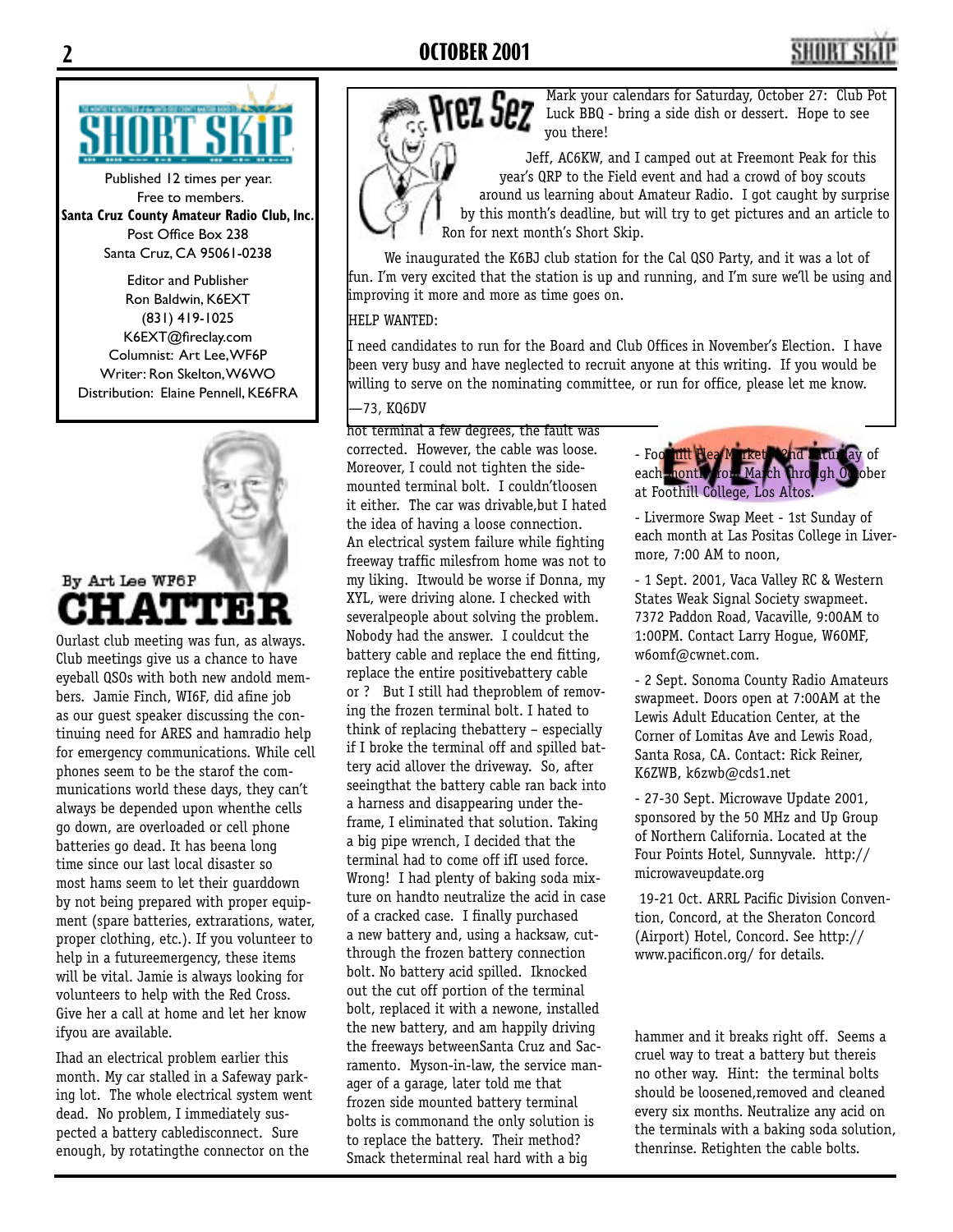## **2 OCTOBER 2001 3**

Police & Fire Professionals. They were not engineered to additionally coordinate the efforts of thousands of additional non-Professional Volunteers. Additionally, and MOST IMPORTANT in one sense, they were not engineered to provide inter-linked 'Broadcasts to All'...remember that FEMA's radio system was not yet functional, nor were FEMA programmed channel portable radios in the hands of those who would need to be FEMA coordinated.

What WAS available was Amateur Radio.

The ENTIRE New York City area had bandwidth in the HF, VHF, UHF, and SHF Amateur frequency cleared for Emergency Traffic. There was an existing LARGE inventory of portable Amateur Radio Sets, in place at OES. There was, volunteered by the Ham Community, an additional large inventory of portable radios with licensed and capable Radio Operators 'on scene' at both 'Ground Zero' and pulling shift work on a round-the-clock OES Communications Central.

The 'traffic' DID NOT CONSIST in that same 'health & welfare messaging' already clogging the Commercial systems. That OES traffic consisted in PRIORITY ONE DIREC-TIVES issued through the OES Communications Facility. Many 'Broadcast' messages were relayed from the top levels of NY City Government to the Public Service Employees working on the 'Rescue Effort'. Many additional messages were sent providing IMMEDIATE and TOTAL communications 'WARNING TO EVACUATE' the area, at those times when it was thought that #1 Liberty Plaza Tower was indicating 'imminent collapse at any moment'. The FCC legal injunctions preventing the use of Ham Radio from supplanting paid Commercial Services - doing Business, directly coordinating Police/Fire, providing any and all Communications as needed..those restrictions were lifted. Indeed, here in NY the usual concepts of Ham Radio being a mere tertiary communications application - a redundant 'backup' and 'health & welfare messaging' were historically overturned, forevermore! In a REAL DISASTER of titanic proportions - in a magnitude 8 earthquake, in a Military Attack resulting in Mass-Destruction; or in a 'targeted Attack' on specific KEY Optical, Microwave, Telephone/Cellphone switching nodes, KEY Frame Relay and TCP/IP packeting router/server-'Farms', in a 'targeted attack' on KEY Electric

Power Switching nodes...in ALL these situations...Ham Radio will be a PRIMARY, not the tertiary Communications System for the mission essential messaging of City, State, and even Federal Command & Control.

Bart Lee, from his temporary apartment window at the south end of 5th Avenue, called for a reason. That reason was far beyond a mere 'reporting' of his his particular situation, at this particular time. He specifically said for me to spread the word here in San Francisco, where 'Earthquake' remains still the most credible threat. It was that threat that brought Bart to the San Francisco OES, where he had participated actively in the last few years. Emergency radio procedures, the 'Emergency Preparedness State of Mind' that comes from association with the SF Public Service Police and Firemen, the various Emergency Exercises held by the OES, the ACS, the NERTS, and the VAMC hospital all contributed to his 'preparedness' to enable him to provide SKILLED EMERGENCY COM-MUNICATIONS at the 'management level' responsive to the Communications needs in the NY Sneak Attack.

Bart Lee, of San Francisco, rose to 2nd in Command...Where were all the New York people?....Well, they seem to have not had the necessary years of 'mind-set' and 'emergency drills' and 'emergency procedures' to respond to a Disaster of Mass Destruction.

September 24, 2001 Update

Time has passed....the essential elements of that 'report' remain true, to the best of my knowledge. Bart Lee is still today working in the temporary Disaster Communications Operations Center...I believe. The original \$30,000,000 Disaster Operations Center, for New York Area was INSIDE WTC1/2...and ALL 'entrance wireline' to that Center for LAN, DSL, AUDIO, RADIO REMOTE LINES, and such was destroyed....It appears that the reason why the 'Temporary Operations Center' was intentionally located adjacent to, and just to the North, of the New York Telephone building...is that the 'original' wiring for Disaster had to 'reterminated' directly to the telephone Main Wire Distribution Frame that was going to the WTC. FYI the New York Telephone Building was about 400 ft away from the Northern-most WTC building, and was itself seriously damaged.

To All, From Bart Lee KV6LEE, Sept 24, 2001, re WTC:

Hi everyone, a clarification:

Hi folks, I was the night-shift trick-chief for the NYC Red Cross Radio operation for more than a week, as KV6LEE, working 14-18 hour days (overnight). I ran the Red Cross radio operation at night, as a subnet to RACES, and occasionally handled the RACES Net as well. I was at ground zero D-day + 10 and have stunning photos; mostly I was uptown or in Brooklyn. I worked for Jay Ferron, N4GAA, who was the chief of communications. Charlie Hargrove N2NOV (an ARRL SEC) was in charge when present, mostly days early on. John Keirnan KE2UN was the day-shift trick-chief and the early man-at-the-mike for Red Cross Radio. Net was Guy, KC2AYG, Marc N2EOI at night, and others. These guys were the heroes; I just worked very hard for many days in a good cause. But it is war and we are all once again taken by surprise.

### 73 de Bart KV6LEE

PS: "one does not 'rise to the occasion,' one sinks to one's level of training."

More detail: We at Red Cross managed about a dozen shelters 24/7 via ham radio, and worked with NYC OEM at three sites 24/7 via ham radio. The cell phones, landlines and internet connections didn't work or were spotty at best. At the close of my work (D-day +10) we sent out day shift outreach teams, communicating via ham radio, trying to use cell phones and Blackberry handheld email, as service returned. My earliest traffic personally handled was an emergency evacuation order, and traffic at that level was all too common in the first couple of days. I look forward to making what I learned available here in SF.

73 de Bart